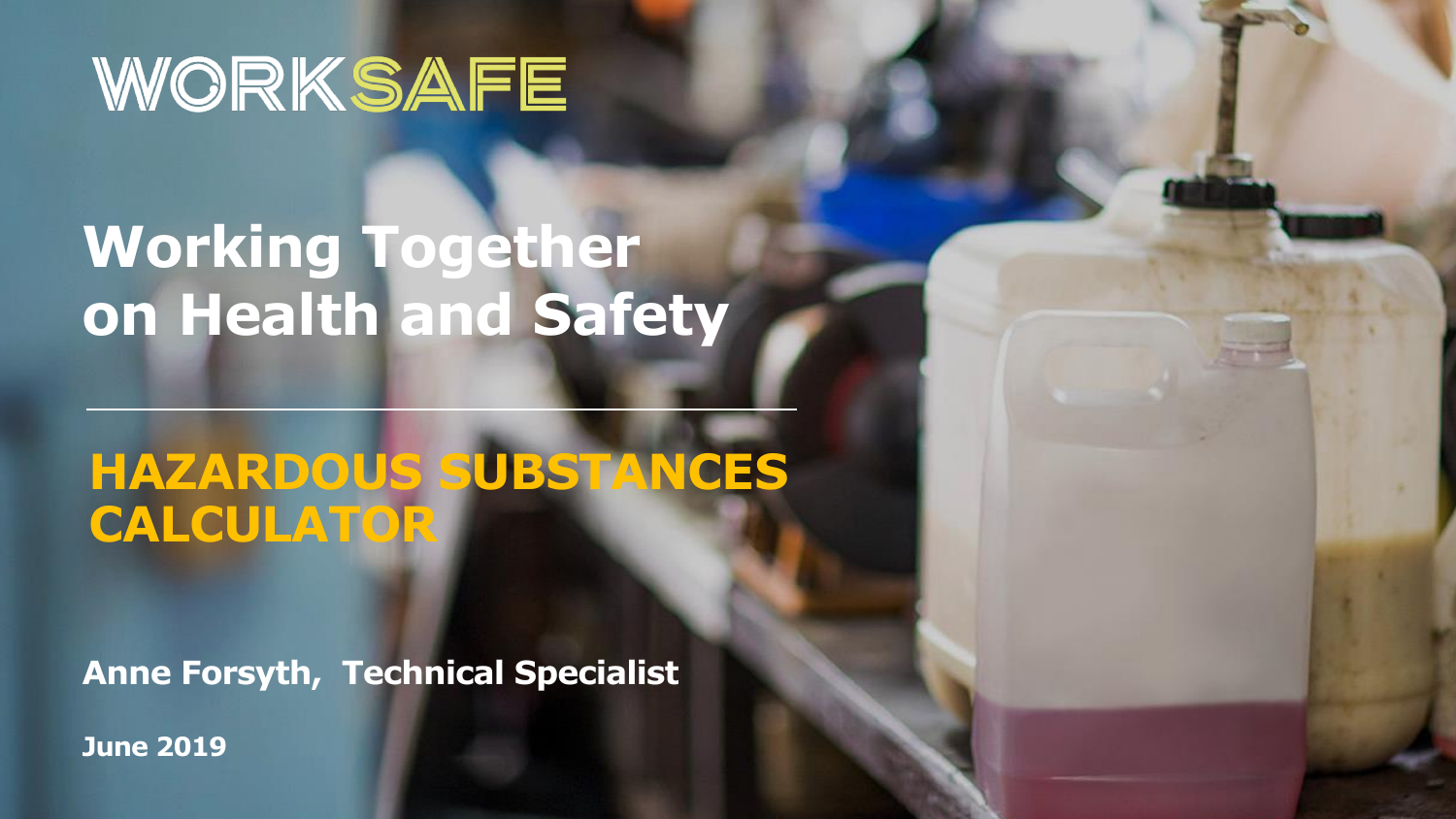#### **OVERVIEW:**

1 **Hazardous Substances Calculator** 2 **Resources**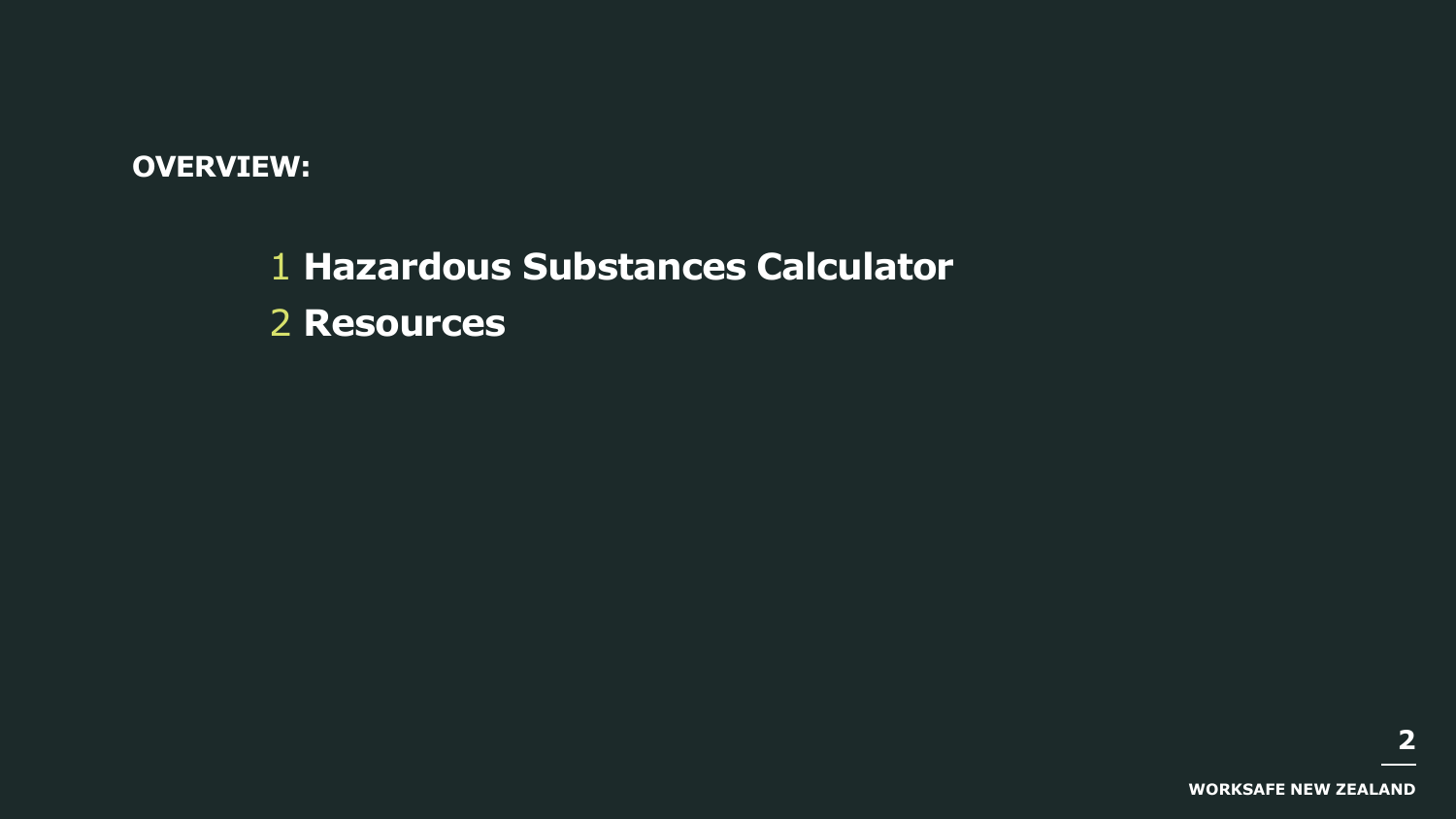### **Hazardous Substances Calculator**

Assist the PCBU to meet two duties under the HSW (Haz Sub) Regulations:

- Compliant inventory
- Easy method to determine majority of controls

Links to guidance material and legislation.

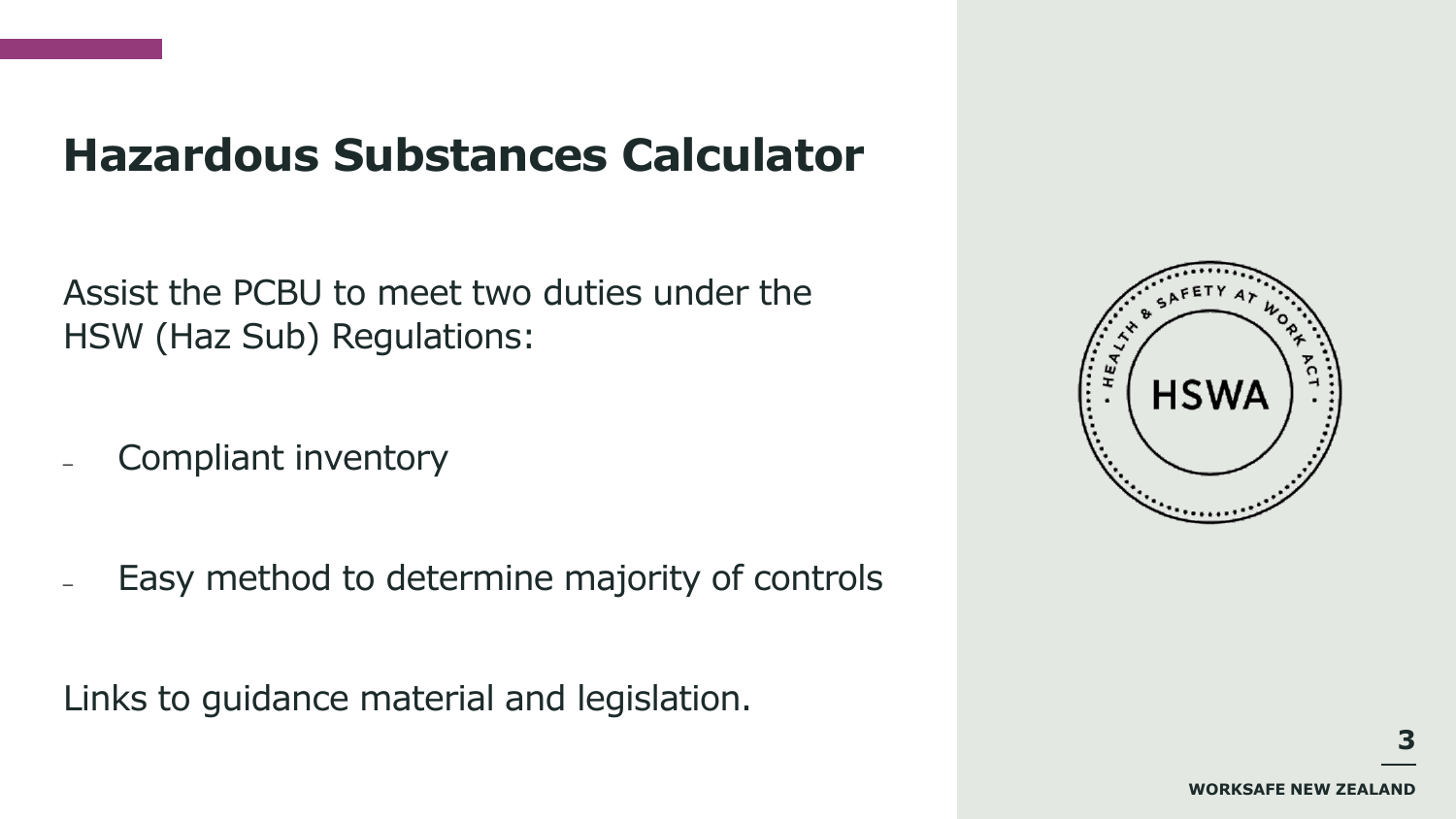#### **Requirements covered by the calculator**

- Generic controls PPE, SDSs, inventory, training, packaging and labelling
- Location compliance certificate
- Emergency response plan, fire extinguishers
- Hazardous areas
- Secondary containment
- Certified handler/CSL
- Certification of stationary container systems
- Tracking
- Secured substances
- Signage.

#### **Some requirements not covered by the calculator:**

- › Gases under pressure
- › Laboratories
- › Certified filler
- › Tank wagons and transportable containers
- › Specific fumigant controls
- › Specific agrichemical controls
- › Specific VTA controls
- › Explosives
- › Storage requirements.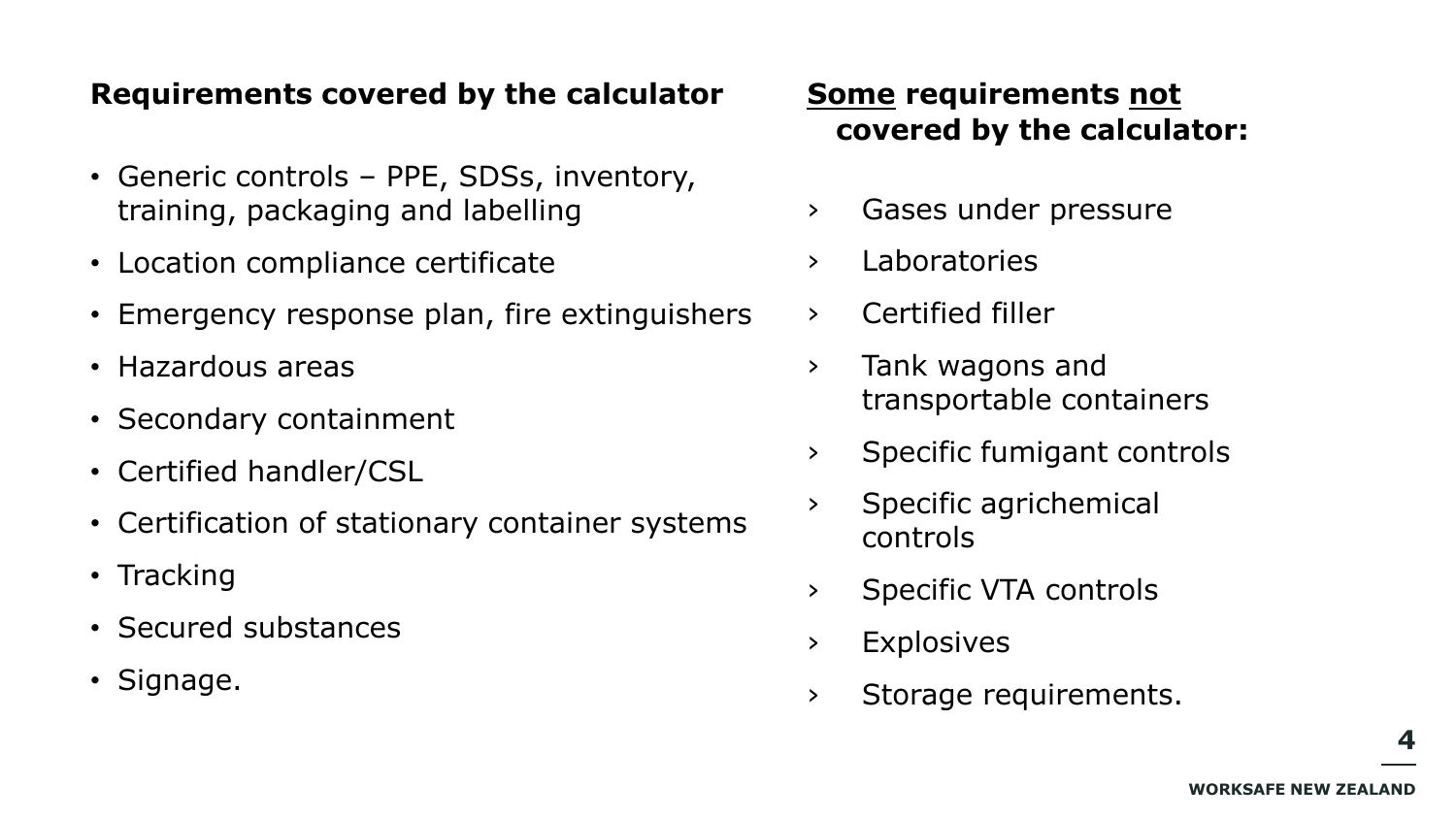Hazardous Substances Calculator:

[Hazardous Substance Toolbox>HSNO Calculator](http://www.hazardoussubstances.govt.nz/hsno-calculator)

Inventory Guide:

[https://worksafe.govt.nz/topic-and-industry/hazardous](https://worksafe.govt.nz/topic-and-industry/hazardous-substances/managing/inventory/)substances/managing/inventory/

Working Safely with Hazardous Substances Workbook:

[Hazardous Substances Toolbox>Workbook](http://www.hazardoussubstances.govt.nz/workbook)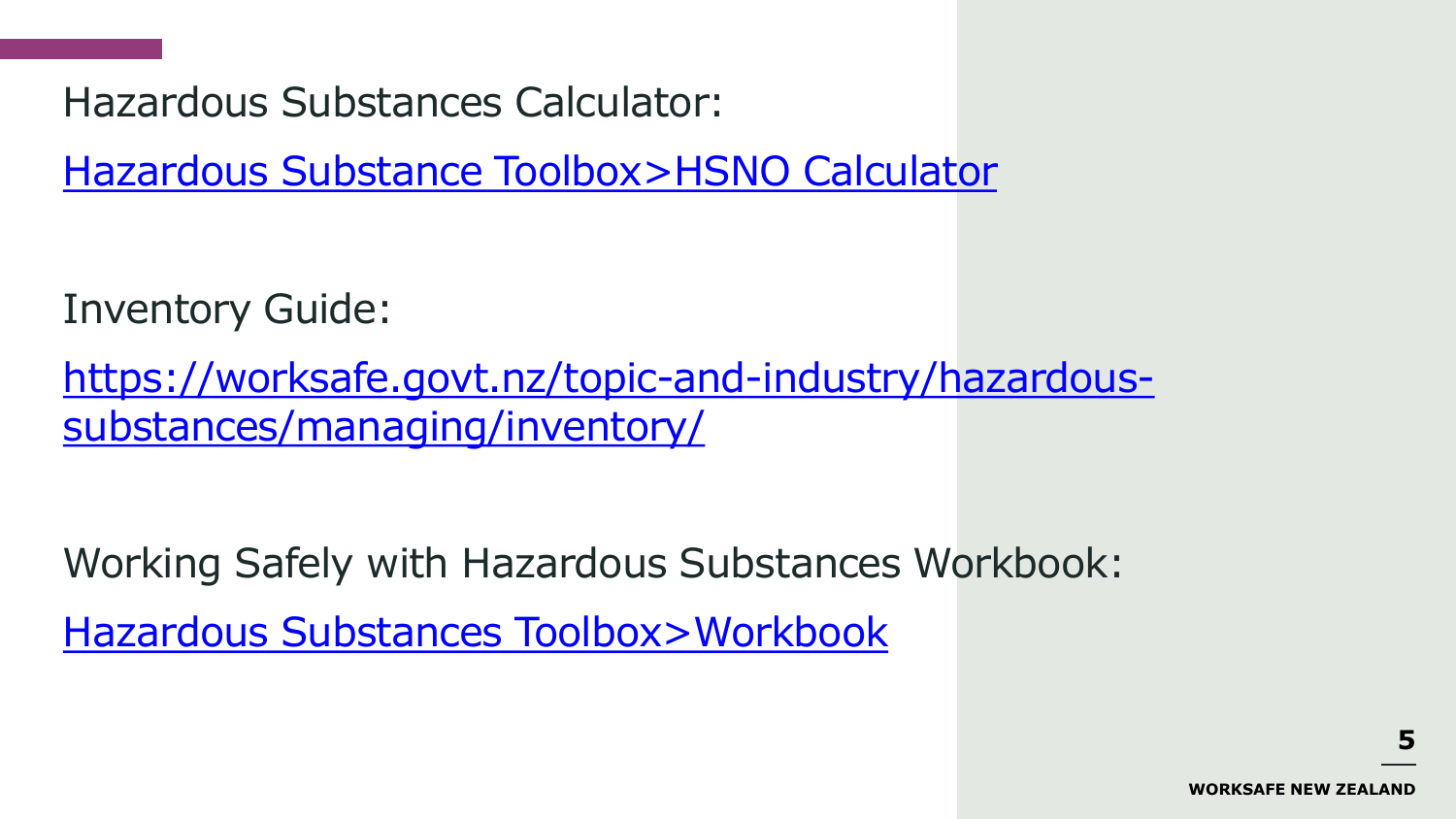**What else can I enter:**

• Manufactured substance

- Hazardous Waste
- Non hazardous substance

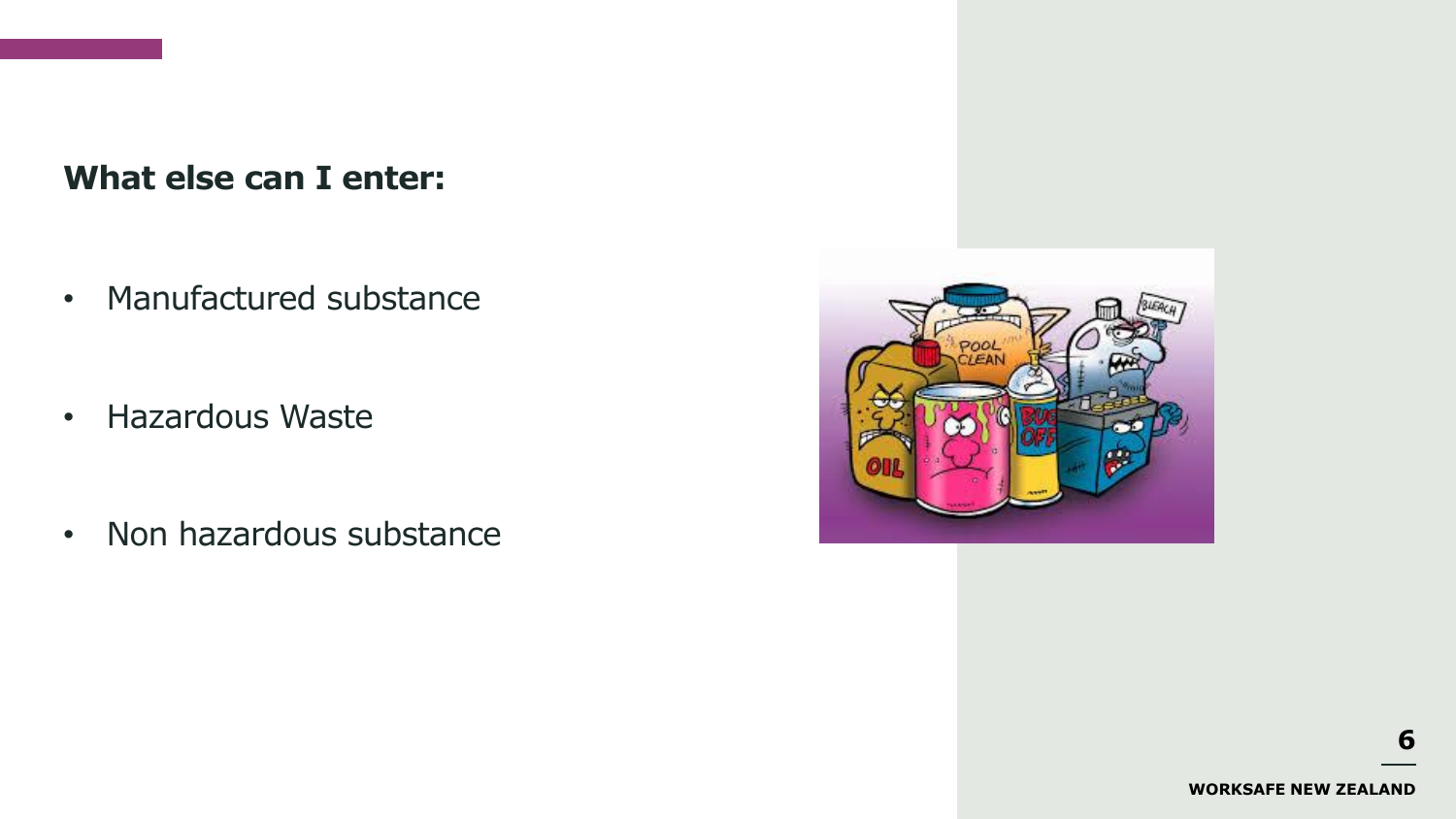- Incompatibilities
- Suggestions for improvements
- Contact 0800 030 040

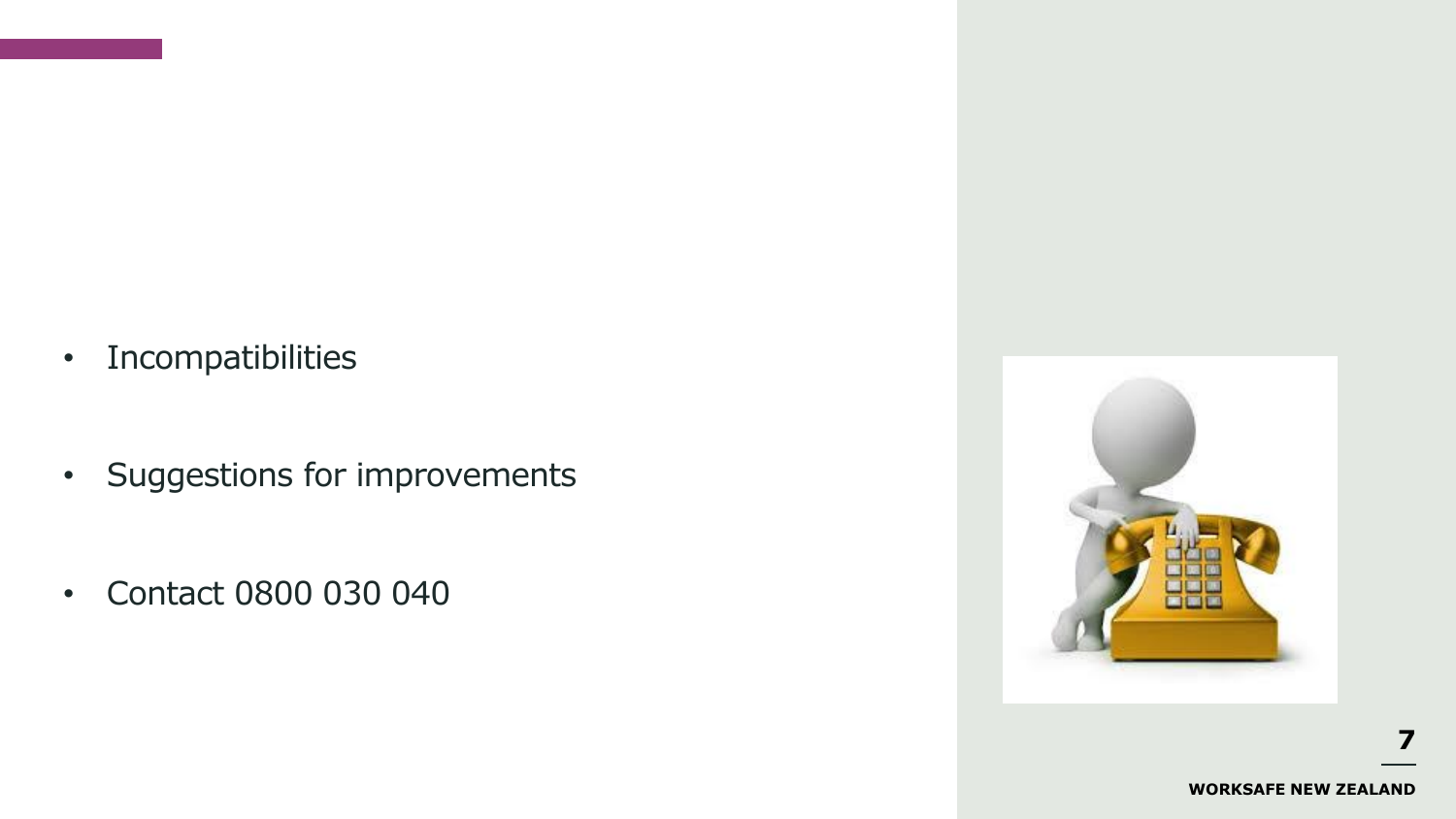### **You Tube Videos:**

- What is it and how it helps you
- Creating an inventory
- Getting the most out of it
- Evaluating your use



**Hazardous** substances calculator - how can it help you?

WorkSafe New Zealand YouTube - Dec 12, 2017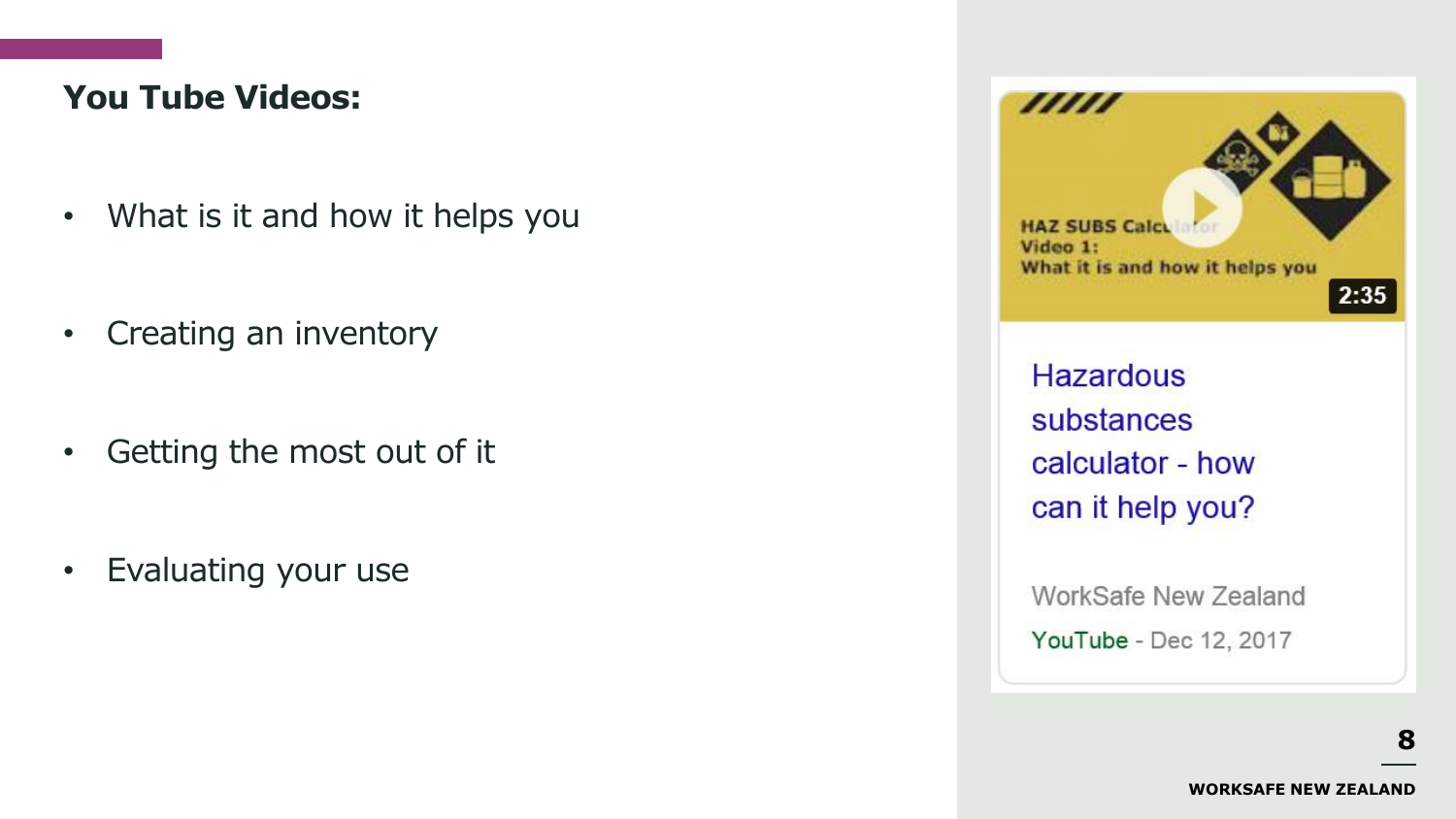### **Resources**

- Visit [Hazardous Substances Toolbox,](http://www.hazardoussubstances.govt.nz/) practical guide
- Hazardous Substances Calculator
- Visit [Worksafe website](http://www.worksafe.govt.nz/worksafe/information-guidance/guidance-by-industry/hsno)
	- Hazardous substances calculator quick guide
- Available on the **legislation website**